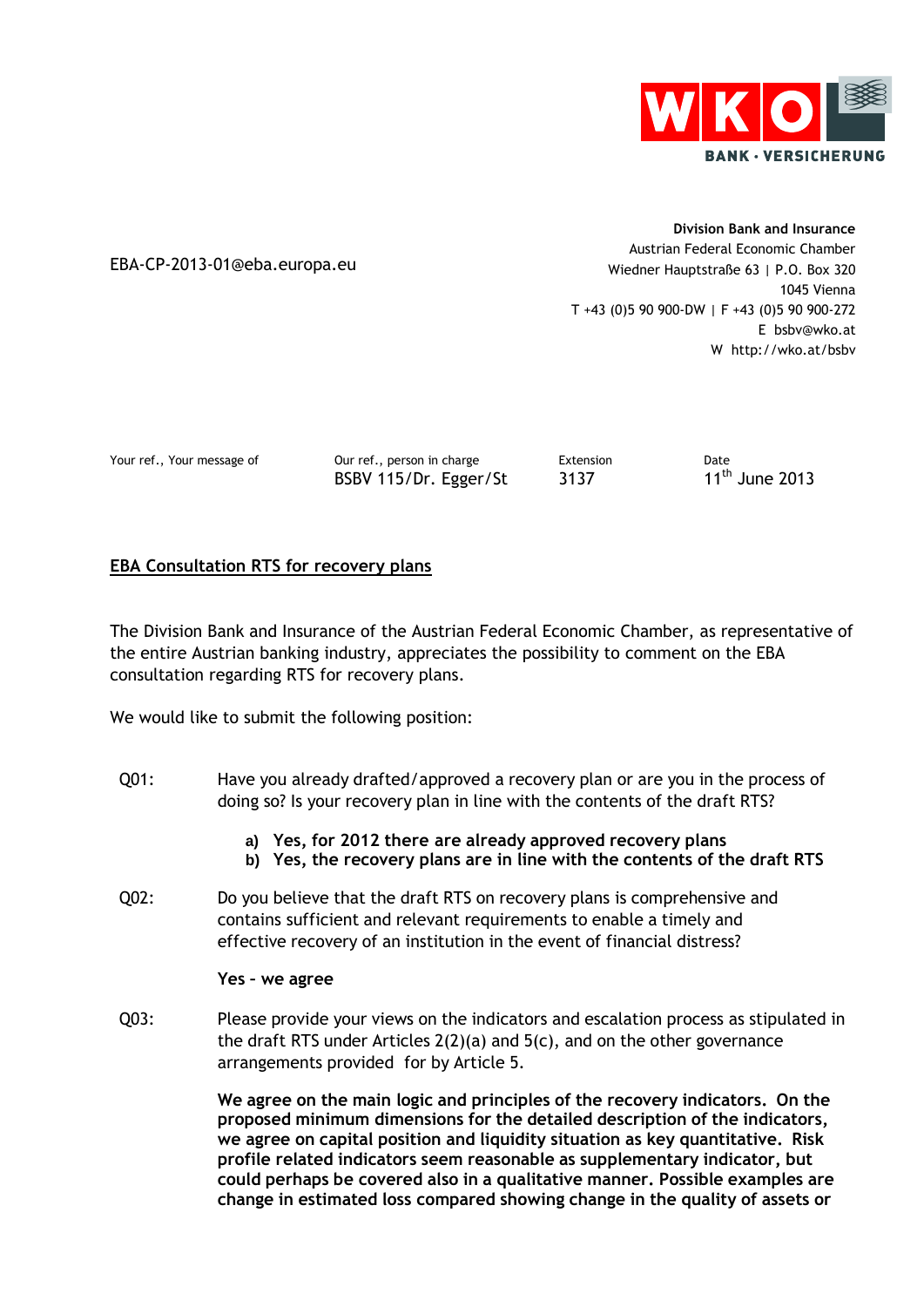**change in leverage showing potential overheating of the business in phases of economic boom. On profitability, we believe that this is a core measure for business as usual (BAU) but it is not an efficient indicator for purposes of recovery, as the degrading in profitability due to worsening of deteriorating quality of assets is showed with delay compared to risk profile indicators and degradation of the fee-based and liability business must be tackled before a bank gets into situation jeopardizing its survival.**

Q04 Please provide your views on the relationship between the governance arrangements provided for by Article 5 and current risk management processes/governance arrangements such as the Internal Capital Adequacy Assessment Process (ICAAP) and the Internal Liquidity Adequacy Assessment Process (ILAAP)

> **One the issue of ICAAP and ILAAP, we believe that core metrics relating to capital adequacy and liquidity regularly used in the managerial governance and monitoring of the bank are necessary. With respect to Capital Adequacy, bank internal Risk Appetite Frameworks often refer to both Pillar1 and Pillar2 capital metrics. In our view, Pillar1 capital metrics should be sufficient in terms of official recovery indicators, primarily because comparability of Pillar2 capital adequacy metrics across different banks is not sufficiently safeguarded and therefore raises the question of a level playing field: (a) banks utilize very different approaches and models; (b) respective local regulators' discretion vis-à-vis Pillar2 is higher, and the degree of regulatory harmonization is lower compared to Pillar1 issues**

Q05 Please provide your views on the requirements for the description of the institution or group, as stipulated by the strategic analysis in the draft RTS under Article 6 (3)

#### **No objection**

Q06 Please provide your views on the requirements for the recovery options, as stipulated by the strategic analysis in the draft RTS under Article 6 (4). Does this requirement comprehensively and adequately capture the different categories of recovery options that could be considered?

#### **No objection**

Q07 Please provide your views on the requirements for the communication plan, as stipulated in the draft RTS under Article 7.

> **Though we agree with Article 7 (1) we believe that in a recovery phase - Article 7(2) - communication plan on a single recovery option level might be inappropriate, as the communication should always consider the entire recovery option package that is going to be used to support successful implementation of the entire package. Moreover, some recovery options, such as creating of a counterbalancing capacity for liquidity, do not require any special communication measure. We would instead suggest to rather analyse for each recovery option, whether its activation triggers necessary involvement of the Communication department or not.**

Q08 Please provide your views on the requirements for preparatory measures, as stipulated in the draft RTS under Article 8, providing in particular your views on